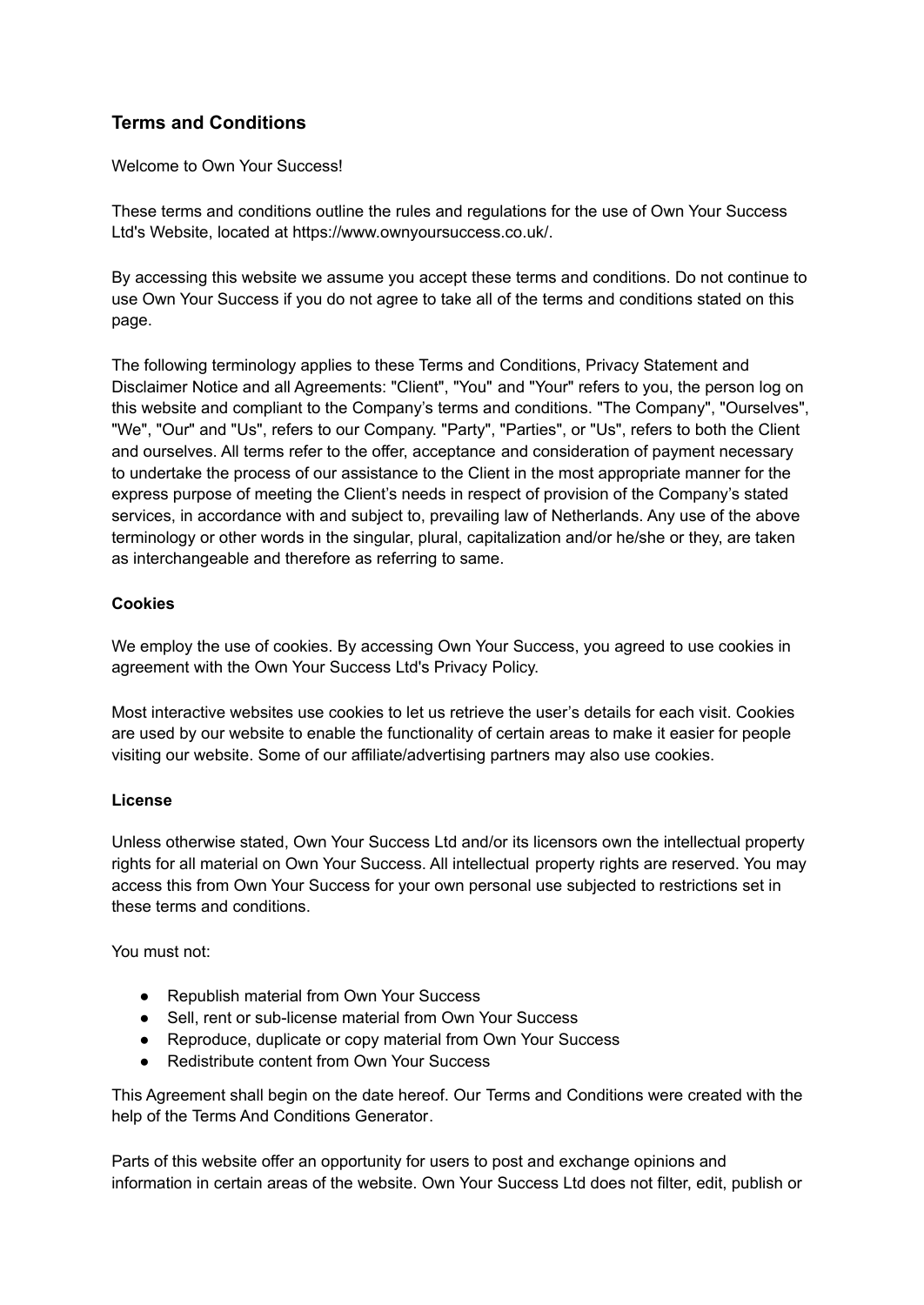review Comments prior to their presence on the website. Comments do not reflect the views and opinions of Own Your Success Ltd,its agents and/or affiliates. Comments reflect the views and opinions of the person who post their views and opinions. To the extent permitted by applicable laws, Own Your Success Ltd shall not be liable for the Comments or for any liability, damages or expenses caused and/or suffered as a result of any use of and/or posting of and/or appearance of the Comments on this website.

Own Your Success Ltd reserves the right to monitor all Comments and to remove any Comments which can be considered inappropriate, offensive or causes breach of these Terms and Conditions.

You warrant and represent that:

- You are entitled to post the Comments on our website and have all necessary licenses and consents to do so;
- The Comments do not invade any intellectual property right, including without limitation copyright, patent or trademark of any third party;
- The Comments do not contain any defamatory, libelous, offensive, indecent or otherwise unlawful material which is an invasion of privacy
- The Comments will not be used to solicit or promote business or custom or present commercial activities or unlawful activity.

You hereby grant Own Your Success Ltd a non-exclusive license to use, reproduce, edit and authorize others to use, reproduce and edit any of your Comments in any and all forms, formats or media.

## **Hyperlinking to our Content**

The following organizations may link to our Website without prior written approval:

- Government agencies;
- Search engines;
- News organizations;
- Online directory distributors may link to our Website in the same manner as they hyperlink to the Websites of other listed businesses; and
- System wide Accredited Businesses except soliciting non-profit organizations, charity shopping malls, and charity fundraising groups which may not hyperlink to our Web site.

These organizations may link to our home page, to publications or to other Website information so long as the link: (a) is not in any way deceptive; (b) does not falsely imply sponsorship, endorsement or approval of the linking party and its products and/or services; and (c) fits within the context of the linking party's site.

We may consider and approve other link requests from the following types of organizations:

- commonly-known consumer and/or business information sources;
- dot.com community sites;
- associations or other groups representing charities;
- online directory distributors;
- internet portals;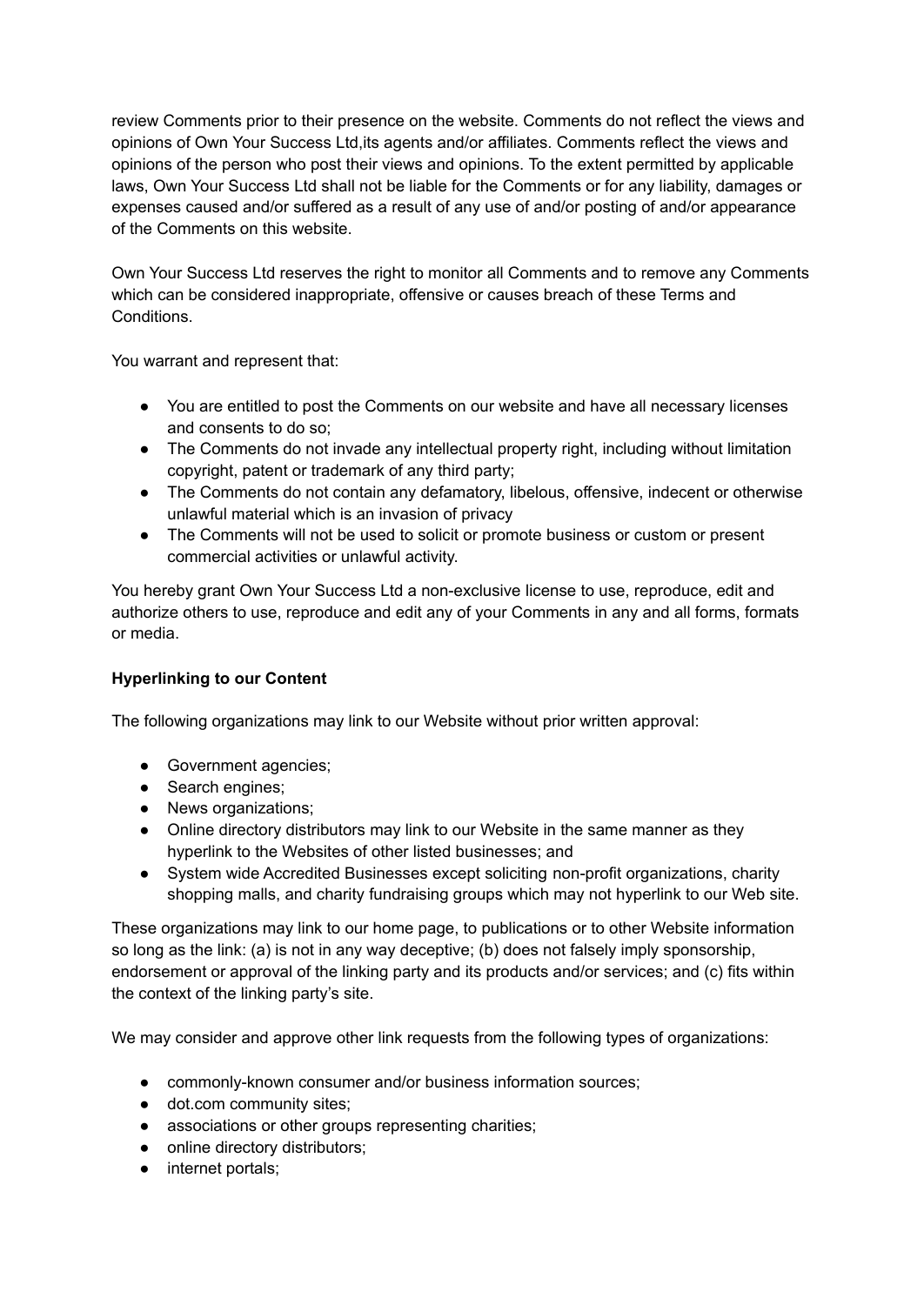- accounting, law and consulting firms; and
- educational institutions and trade associations.

We will approve link requests from these organizations if we decide that: (a) the link would not make us look unfavorably to ourselves or to our accredited businesses; (b) the organization does not have any negative records with us; (c) the benefit to us from the visibility of the hyperlink compensates the absence of Own Your Success Ltd; and (d) the link is in the context of general resource information.

These organizations may link to our home page so long as the link: (a) is not in any way deceptive; (b) does not falsely imply sponsorship, endorsement or approval of the linking party and its products or services; and (c) fits within the context of the linking party's site.

If you are one of the organizations listed in paragraph 2 above and are interested in linking to our website, you must inform us by sending an e-mail to Own Your Success Ltd. Please include your name, your organization name, contact information as well as the URL of your site, a list of any URLs from which you intend to link to our Website, and a list of the URLs on our site to which you would like to link. Wait 2-3 weeks for a response.

Approved organizations may hyperlink to our Website as follows:

- By use of our corporate name; or
- By use of the uniform resource locator being linked to; or
- By use of any other description of our Website being linked to that makes sense within the context and format of content on the linking party's site.

No use of Own Your Success Ltd's logo or other artwork will be allowed for linking absent a trademark license agreement.

#### **iFrames**

Without prior approval and written permission, you may not create frames around our Webpages that alter in any way the visual presentation or appearance of our Website.

#### **Content Liability**

We shall not be hold responsible for any content that appears on your Website. You agree to protect and defend us against all claims that is rising on your Website. No link(s) should appear on any Website that may be interpreted as libelous, obscene or criminal, or which infringes, otherwise violates, or advocates the infringement or other violation of, any third party rights.

#### **Your Privacy**

Please read Privacy Policy

#### **Reservation of Rights**

We reserve the right to request that you remove all links or any particular link to our Website. You approve to immediately remove all links to our Website upon request. We also reserve the right